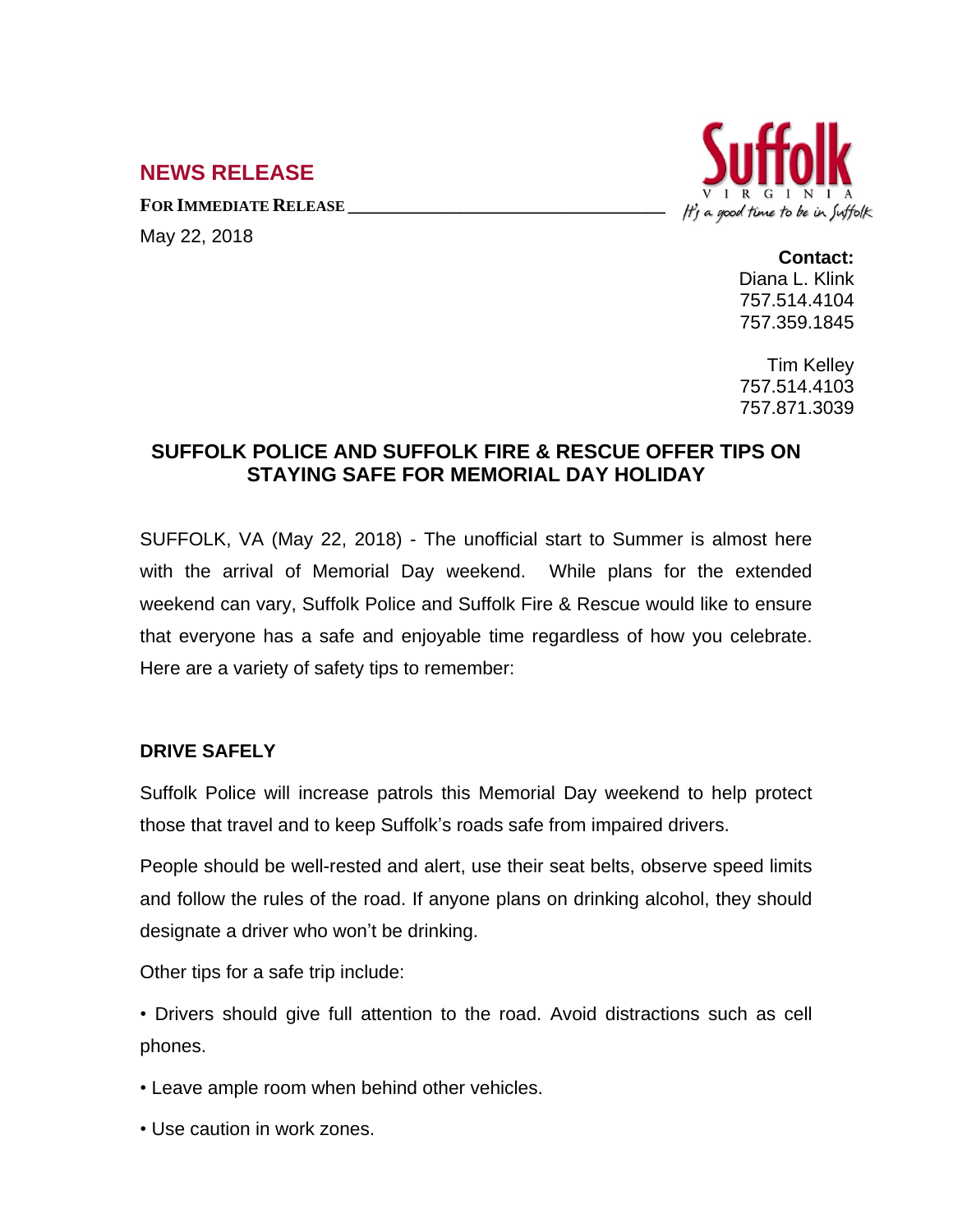- Make frequent stops when traveling long distances.
- Clean the vehicle's lights and windows, especially at night.

• Turn the vehicle's headlights on as dusk approaches or during inclement weather.

• Allow extra travel time. It is more important to arrive at your destination safely, than to arrive at your desired time. Don't push traffic lights and speed to make it to your destination early. Expect increased traffic and understand it may take longer to reach your destination on the holiday

• Understand the times of highest risk. The greatest risk is on Friday afternoon, as people are getting off work and are ready to enjoy the weekend. During these times, be prepared as the sun will be setting and travelers will be tired from the day's labor.

### **SAFE GRILLING**

The onset of grilling season often results in injuries and fires due to careless cooking practices. The Fire Marshal's Office offers these steps people can follow to help stay safe while enjoying those tasty cookout treats:

• Before you break out the grill, make sure it has been thoroughly cleaned. Dirty grills cause many injuries, particularly propane grills. Keep items that you don't want grilled away from the flame, and don't wear loose clothing while you grill.

• After your barbecue is over, make sure coals are completely out, and the propane is turned off.

• Never grill indoors.

• Always supervise a grill when in use, and make sure everyone, including pets, stays away from the grill.

• Keep the grill out in the open, away from the house, the deck, tree branches, or anything that could catch fire.

• Use the long-handled tools especially made for cooking on the grill.

• Never add charcoal starter fluid when coals have already been ignited.